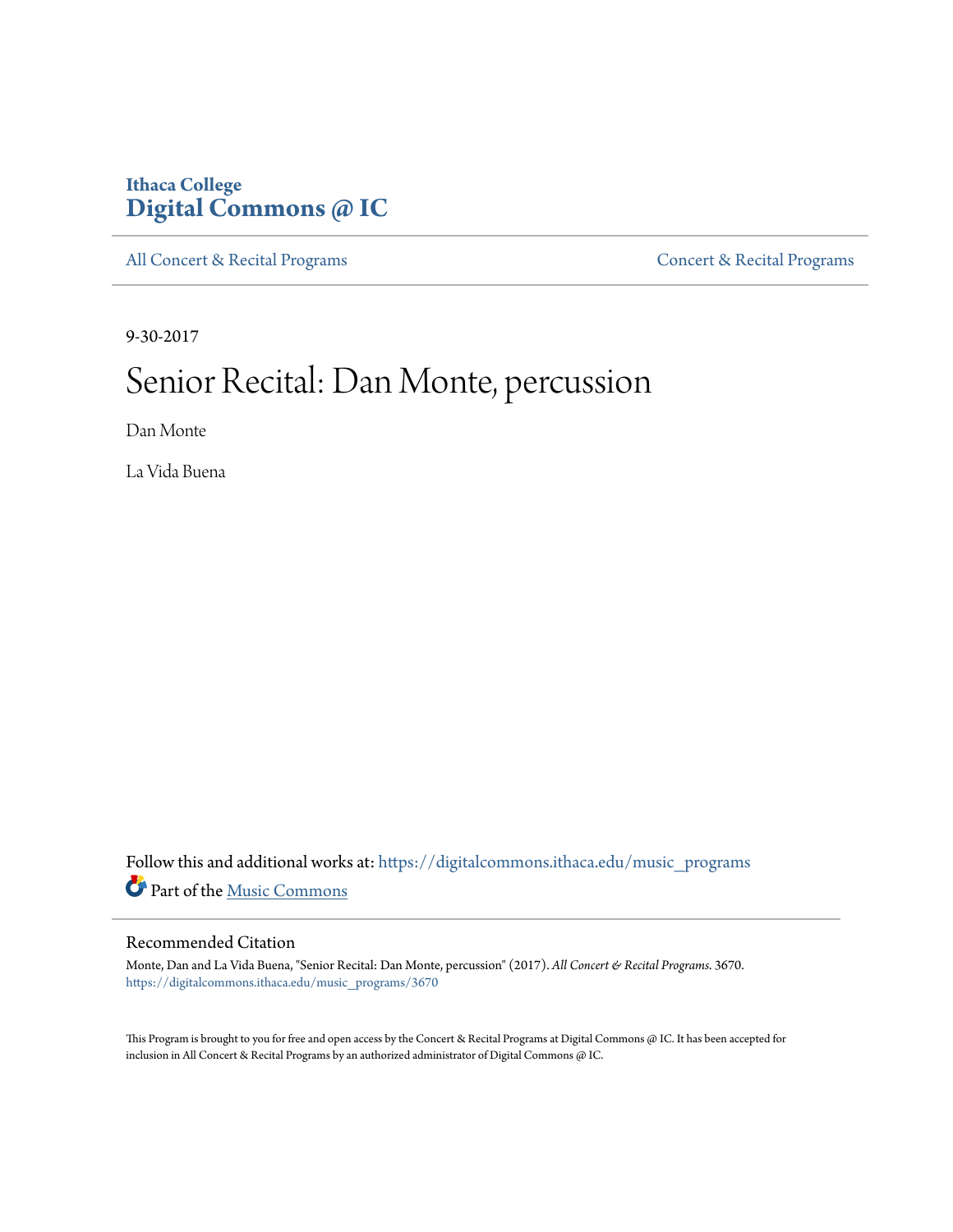## **Senior Recital:** Dan Monte, percussion

Nicky Young Grace Asuncion La Vida Buena

Ford Hall Saturday, September 30th, 2017 3:00 pm

**THES JUVANIEN CRITER FOR MUSIC** 

**Thum**